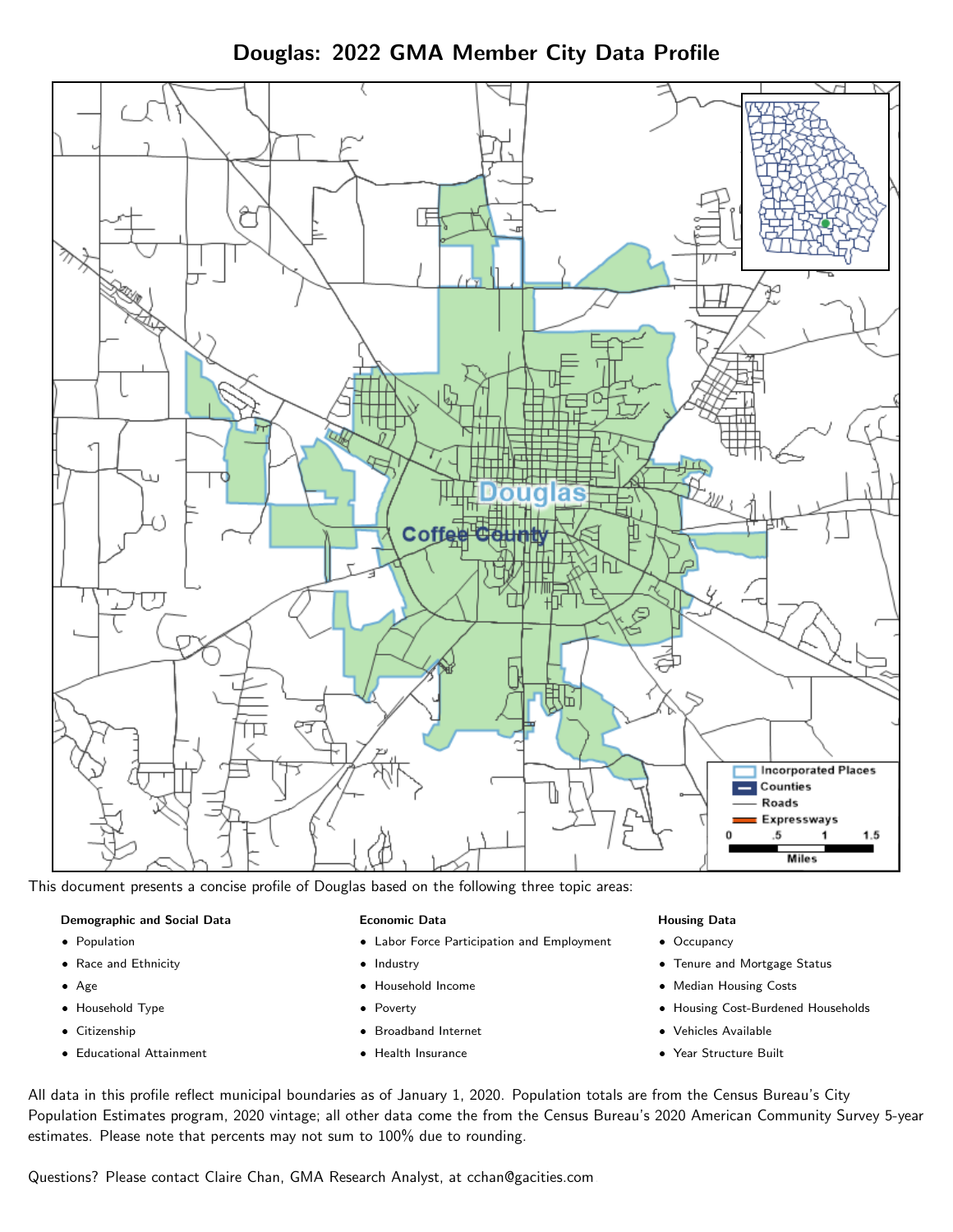# Douglas: Demographic and Social





**Citizenship** 



Source: American Community Survey, 2020 5-year estimates, table B05002 Source: American Community Survey, 2020 5-year estimates, table B15002

Race and Ethnicity



Source: U.S. Census Bureau, City Population Estimates, 2020 vintage Source: American Community Survey, 2020 5-year estimates, table B03002

## Household Type



Source: American Community Survey, 2020 5-year estimates, table B01001 Source: American Community Survey, 2020 5-year estimates, table B11001

#### Educational Attainment



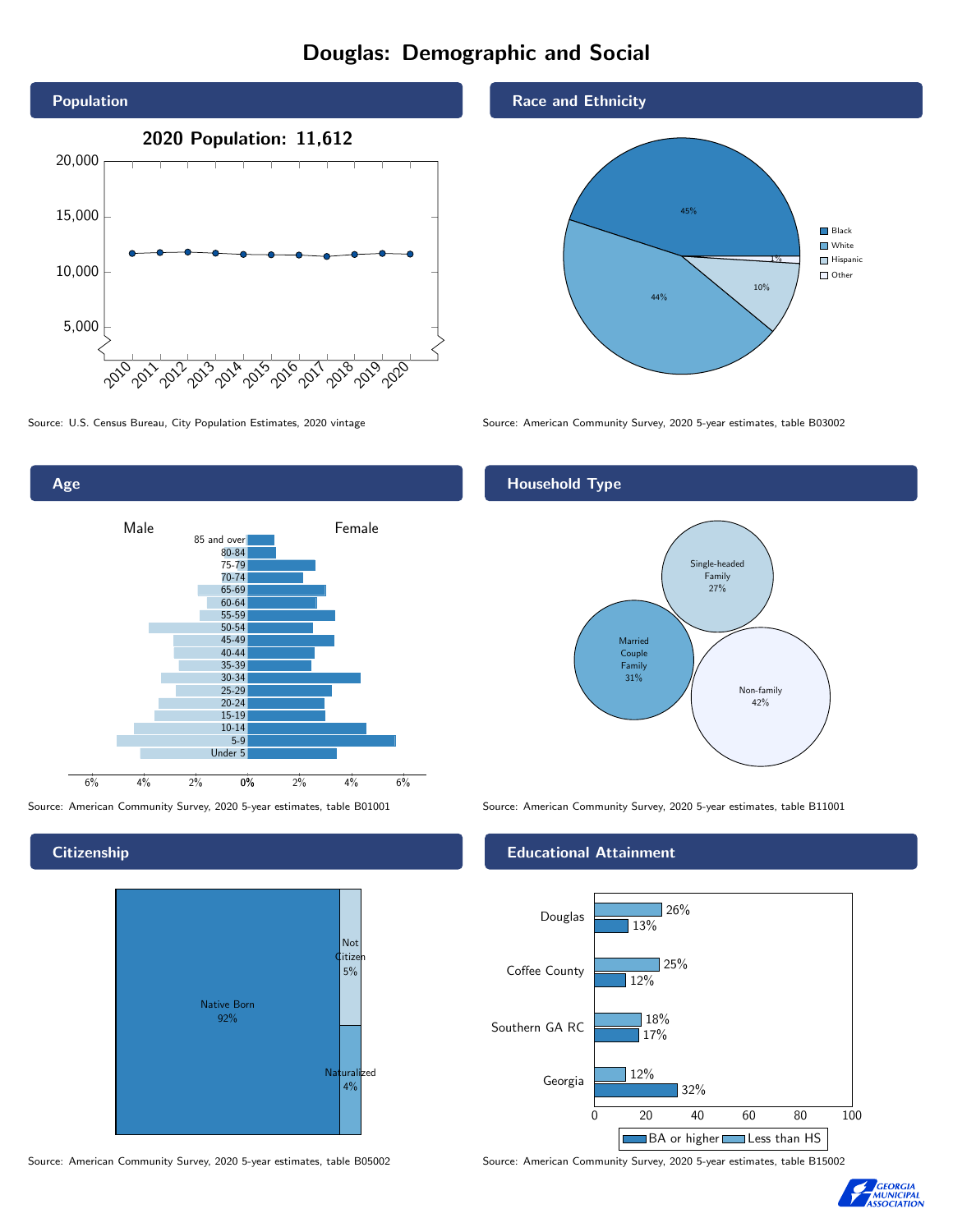# Douglas: Economic



Source: American Community Survey, 2020 5-year estimates, table B23001 Note: Unemployment rate is based upon the civilian labor force.

### Industry

| Agriculture, forestry, fishing and hunting, and mining      | $3\%$ |
|-------------------------------------------------------------|-------|
| Construction                                                | 6%    |
| Manufacturing                                               | 25%   |
| <b>Wholesale Trade</b>                                      | 2%    |
| Retail Trade                                                | 12%   |
| Transportation and warehousing, and utilities               | 8%    |
| Information                                                 | $0\%$ |
| Finance and insurance, real estate, rental, leasing         | $1\%$ |
| Professional, scientific, mgt, administrative, waste mgt    | 5%    |
| Educational services, and health care and social assistance | 15%   |
| Arts, entertainment, recreation, accommodation, food        | 15%   |
| service                                                     |       |
| Other services, except public administration                | $4\%$ |
| Public administration                                       | 5%    |

Source: American Community Survey, 2020 5-year estimates, table C24030



Source: American Community Survey, 2020 5-year estimates, tables B19013 and B19025 Source: American Community Survey, 2020 5-year estimates, table B17010



#### Health Insurance





#### **Poverty**



Source: American Community Survey, 2020 5-year estimates, table B28002 Source: American Community Survey, 2020 5-year estimates, table B18135